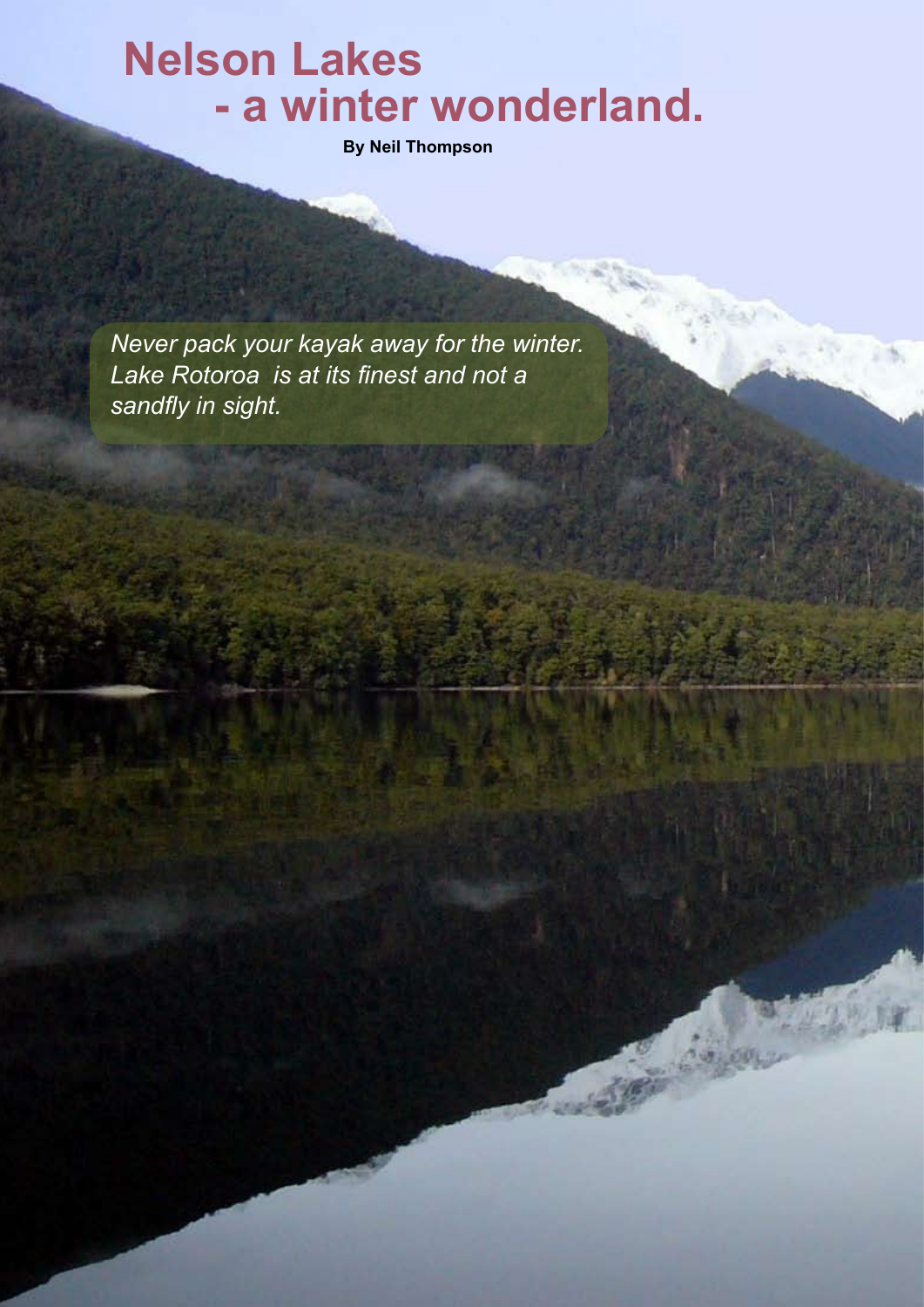**A trip to Nelson Lakes in the middle of winter sounded a little extreme. But the promise of short distances, no tents and huts with fire places, soon filled the trip with 10 Wellington Yakity Yak members.**

**Leaving Friday evening, a van full of eager clubbies and a trailer full of kayaks took the ferry and road to Blenheim. We wanted to make the most of the short daylight hours and had an early breakfast on the road.**

Lake Rotoroa, enclosed by mountains, 15 kms long and only 2 kms at its widest, was first of two lakes we wanted to paddle. The day was overcast, the water flat and glassy. As we paddled the eastern shore the clouds lifted to reveal the beauty of our surroundings and the snow covered tops. The view was fantastic and we didn't hurry to Sabine hut at the south end of the lake. At 2 pm we unloaded gear and walked a couple of kilometres to a foot bridge over the Sabine River where deep crystal clear water runs through the gorge. A beautiful spot and well worth the walk! Back at the hut there was a gourmet meal, a couple of mulled wines and then bed.

Sunday dawned with the cloud a little higher and the views awesome. We paddled 17 kms, still on glassy water, round the southern end of the lake and past D'Urville hut. At 2 pm we loaded our van and made for Lake Rotoiti.

Close to the Rainbow Ski Field, the small settlement of St Arnaud at the Northern end of Lake Rotoiti offers a good selection of accommodation. We had bookings with a lodge offering backpacking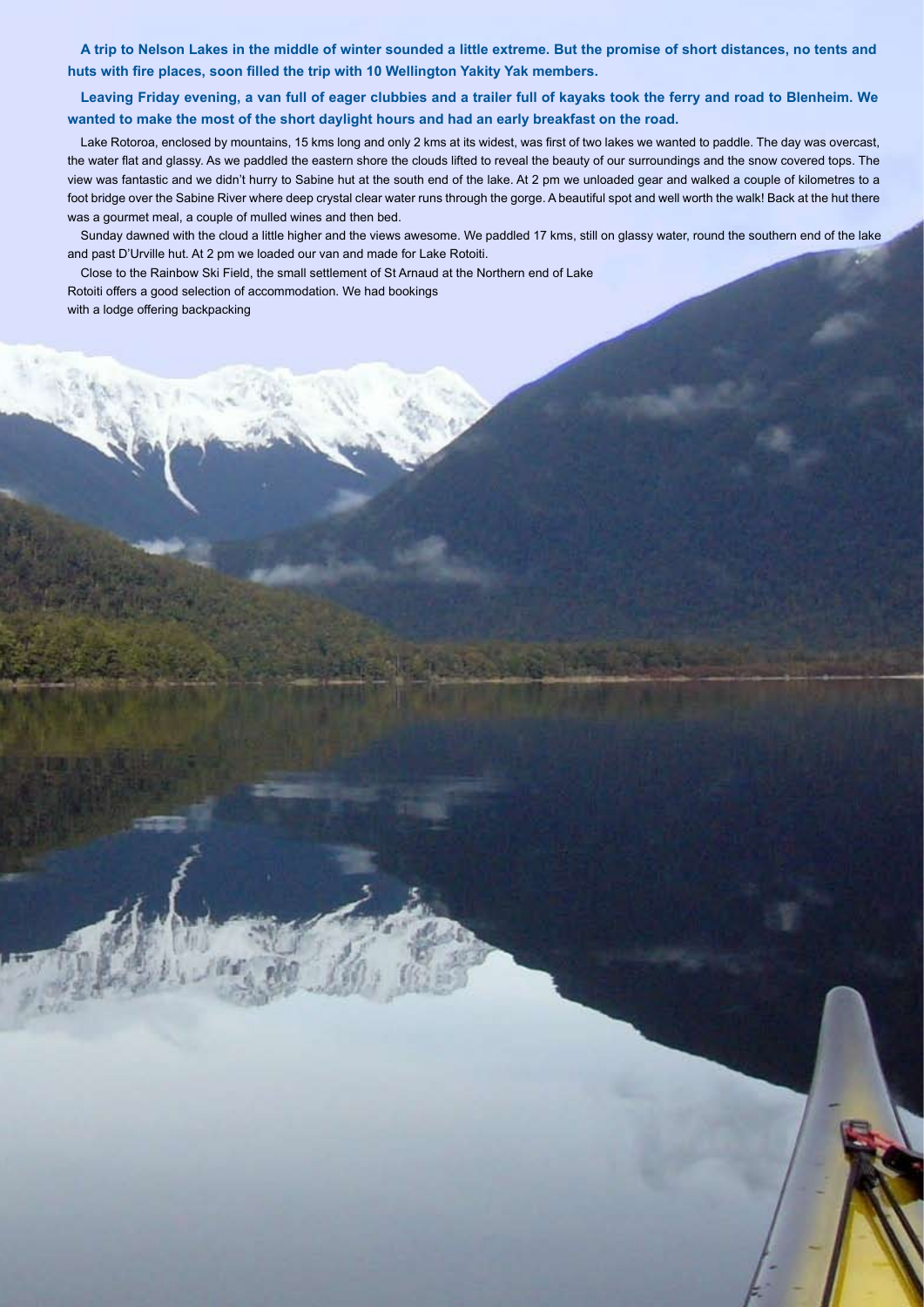## **Feature**

accommodation, but to our good fortune they had a plumbing problem and upgraded us to more luxurious hotel rooms. Shame! Fine dining and good company made the prospect of Monday night in a hut seem rough.

Lake Rotoiti, 8 kms long, is the smaller of the two main lakes in the area. West Bay adds another 6kms

to a circuit. Entering the Bay we kayaked past the source of the Buller River, an insignificant

beginning to the substantial river at Westport.

Still surrounded by snow topped mountains I was harassed by reference to a photo I had used to promote the trip. It showed snow down to lake level.

*What does a Yakity Yakker do when confronted with a kayak covered in snow? A (near) naked snow angel of course!*